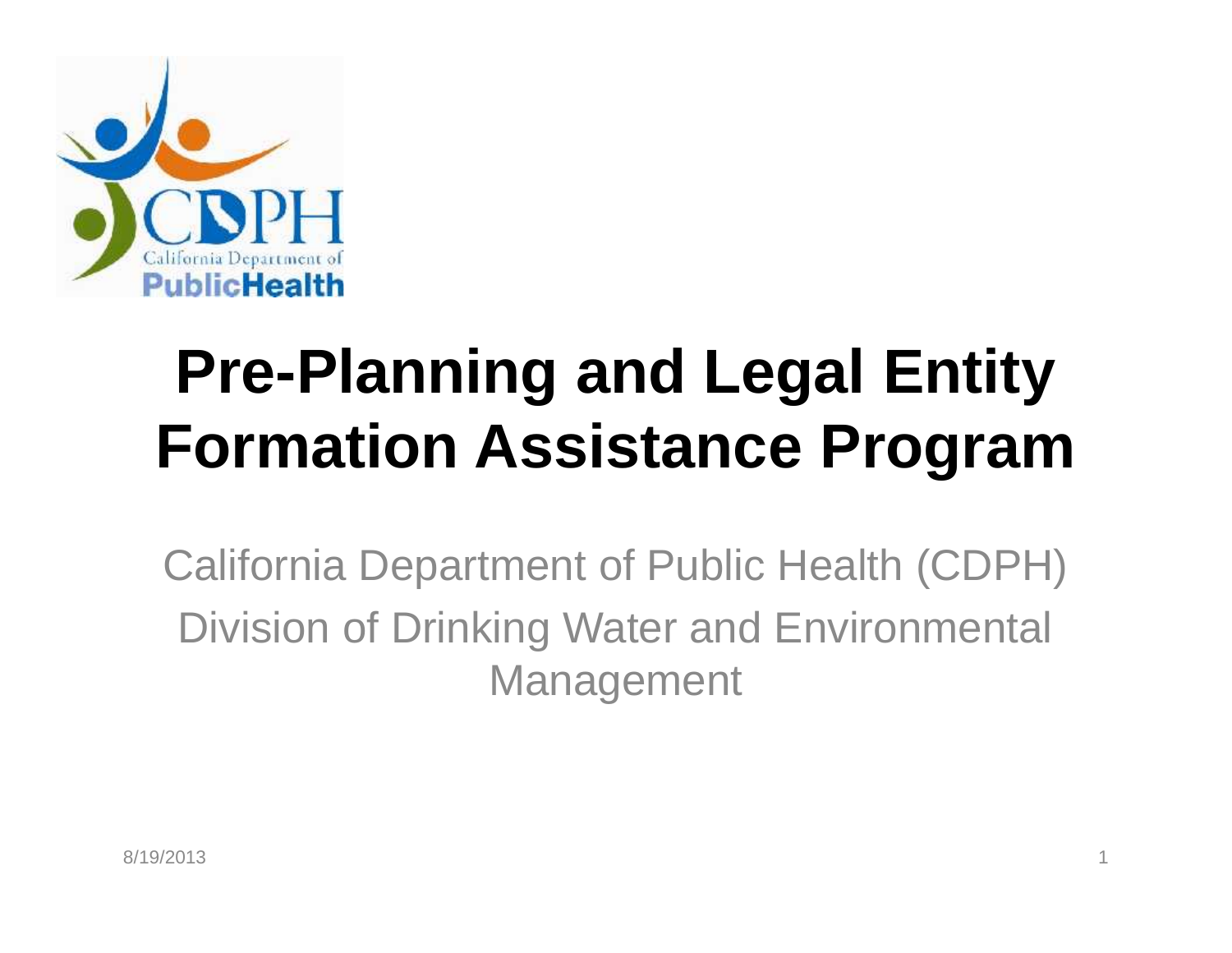

## **Background**

- CDPH provides funding for public water systems to correct and upgrade drinking water infrastructure
- A Public Water System (PWS) is a water system serving more than 15 service connections, or more than 25 people more than 60 days per year
- Infrastructure includes wells, pumps, storage tanks, treatment facilities, surface water intakes, pipes, and other components of a water system up to and including the service connection or water meter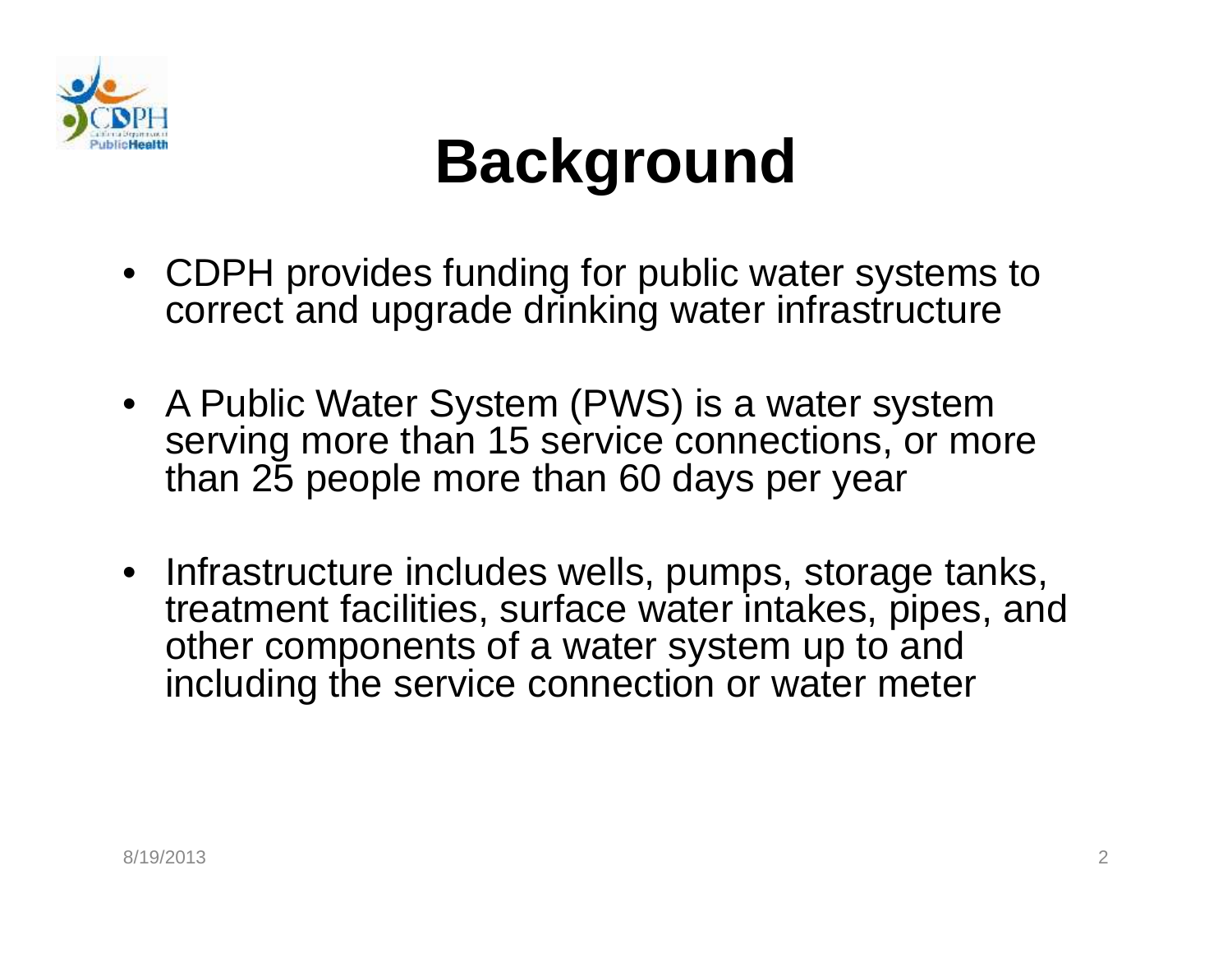

## **Safe Drinking Water State Revolving Fund (SDWSRF)**

- Federal and State funds provide grants and low interest loans to PWS
- Planning Application
	- Project evaluation
	- Plans & specifications
	- Environmental documentation
- Construction Application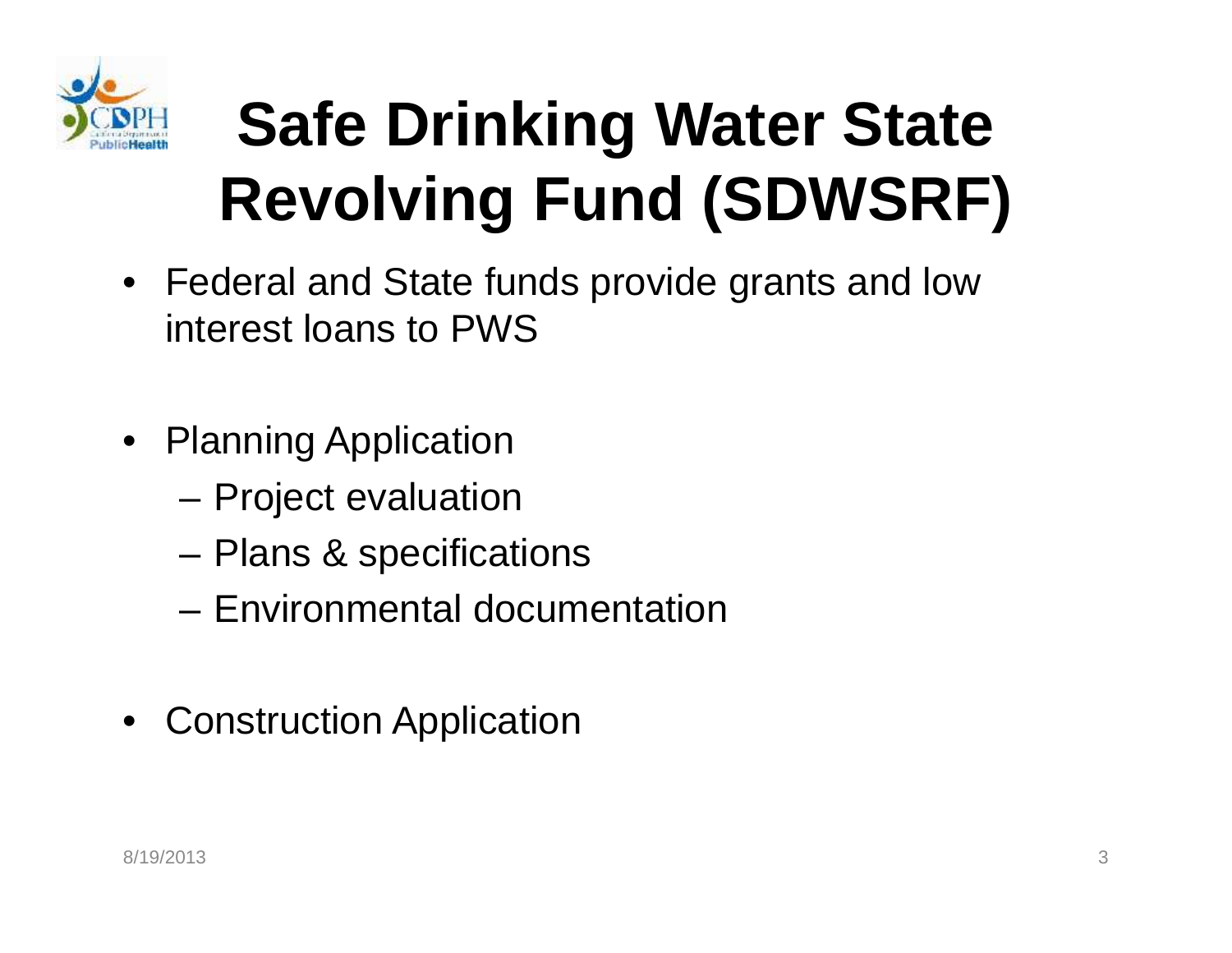

## **Purpose of Pre-Planning**

- Potential applicants include PWS that are not eligible for SDWSRF funds due to the lack of a legal entity
- Pre-Planning funds will assist communities in forming a legal entity eligible for funding through SDWSRF to solve an existing drinking water quality or quantity public health problem
- The Pre-Planning program does not bind an affected community to a subsequent construction project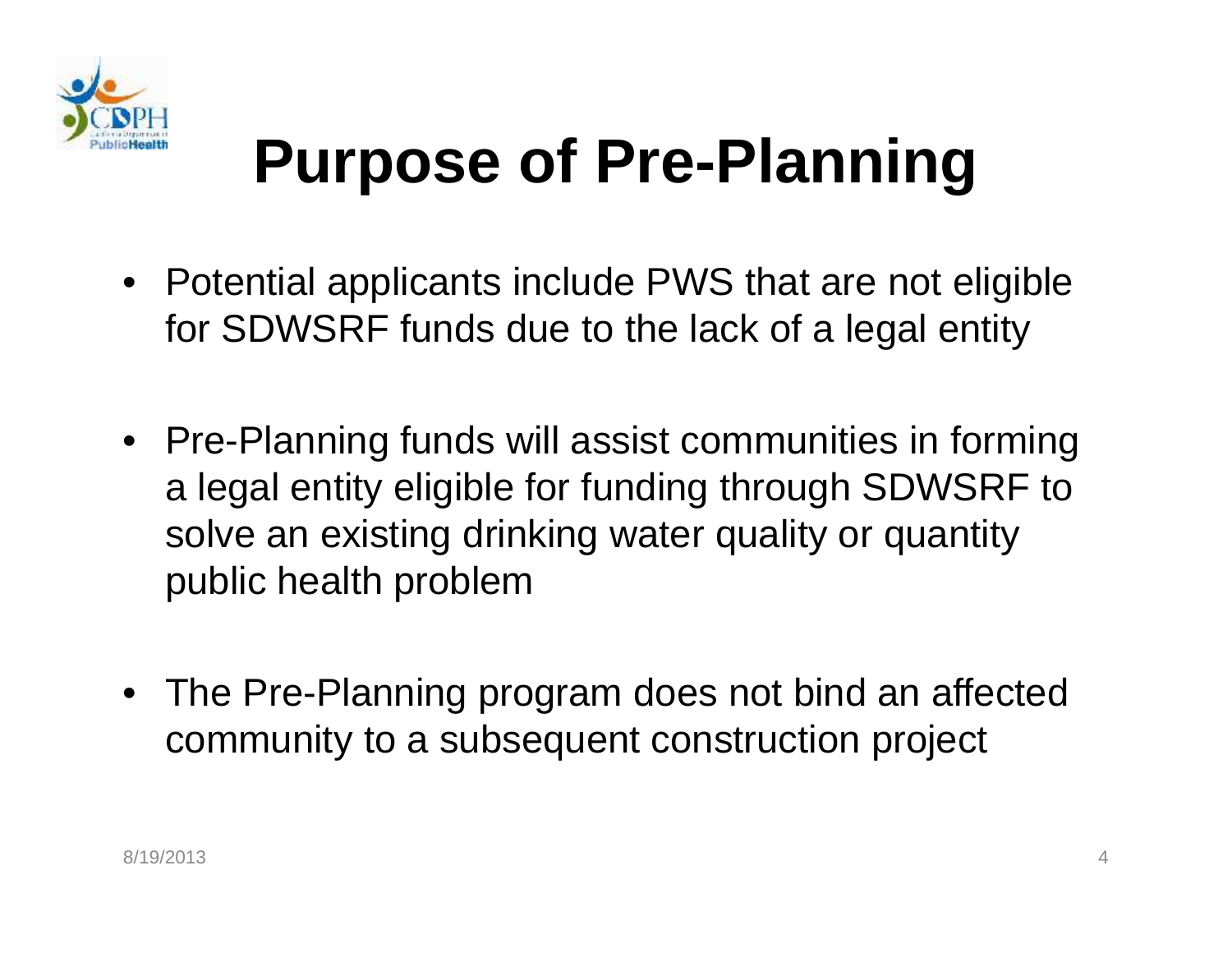

## **Pre-Planning Funding Model**

- Eligible applicants apply on behalf of an affected community
- CDPH enters into a funding agreement with the eligible applicant
- Eligible applicant works or hires consultants to establish a legal entity for the affected community
- Funding is provided through a reimbursement process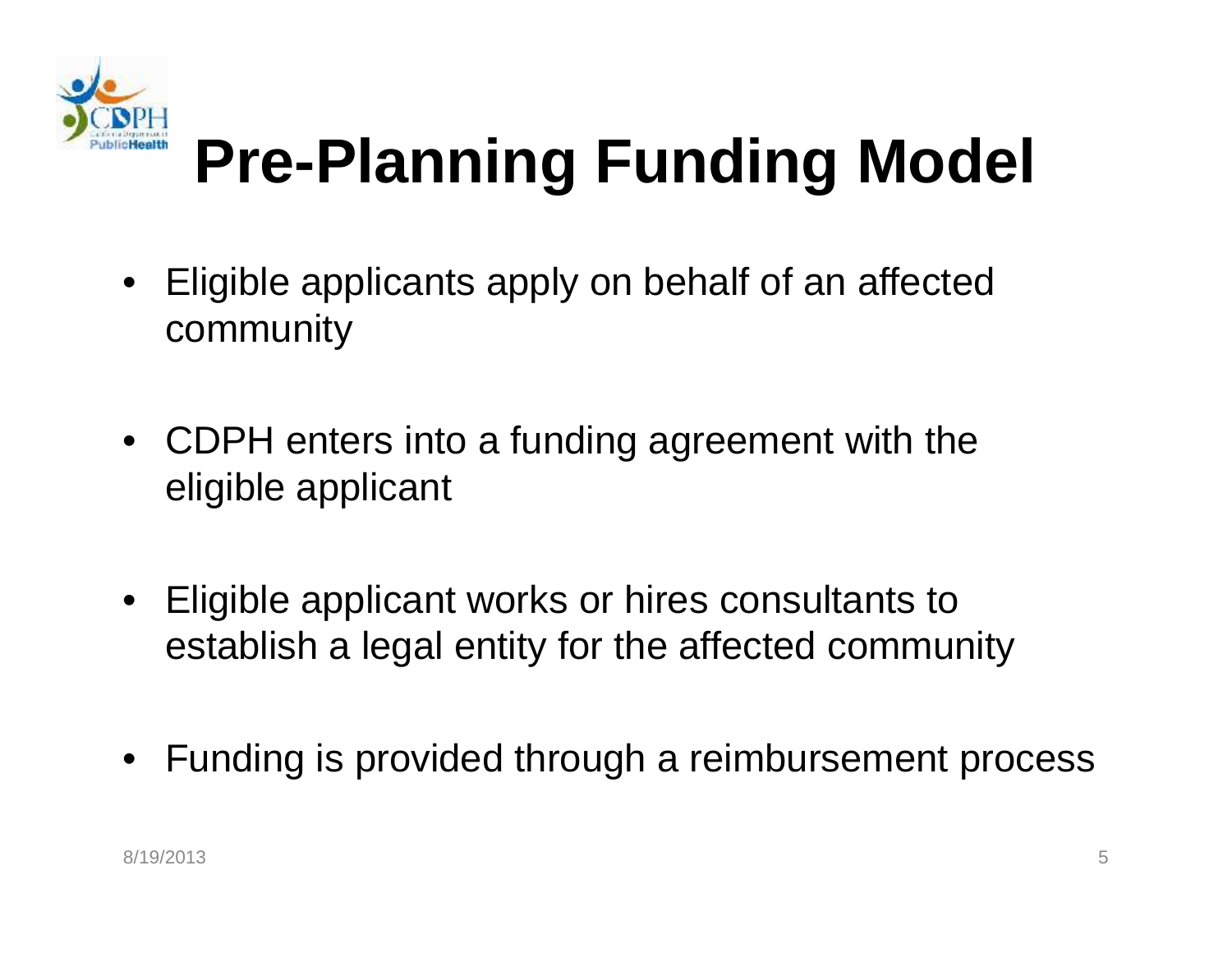

## **Eligible Applicants**

Public entities with authority to apply for SDWSRF funds on behalf of affected communities:

| City                       | County                                                     |
|----------------------------|------------------------------------------------------------|
| <b>Special District</b>    | <b>Local Agency Formation</b><br><b>Commission (LAFCo)</b> |
| <b>Existing PWS</b>        | <b>Public Colleges/Universities</b>                        |
| Non-Profit<br>Organization | <b>Joint Powers Authority</b>                              |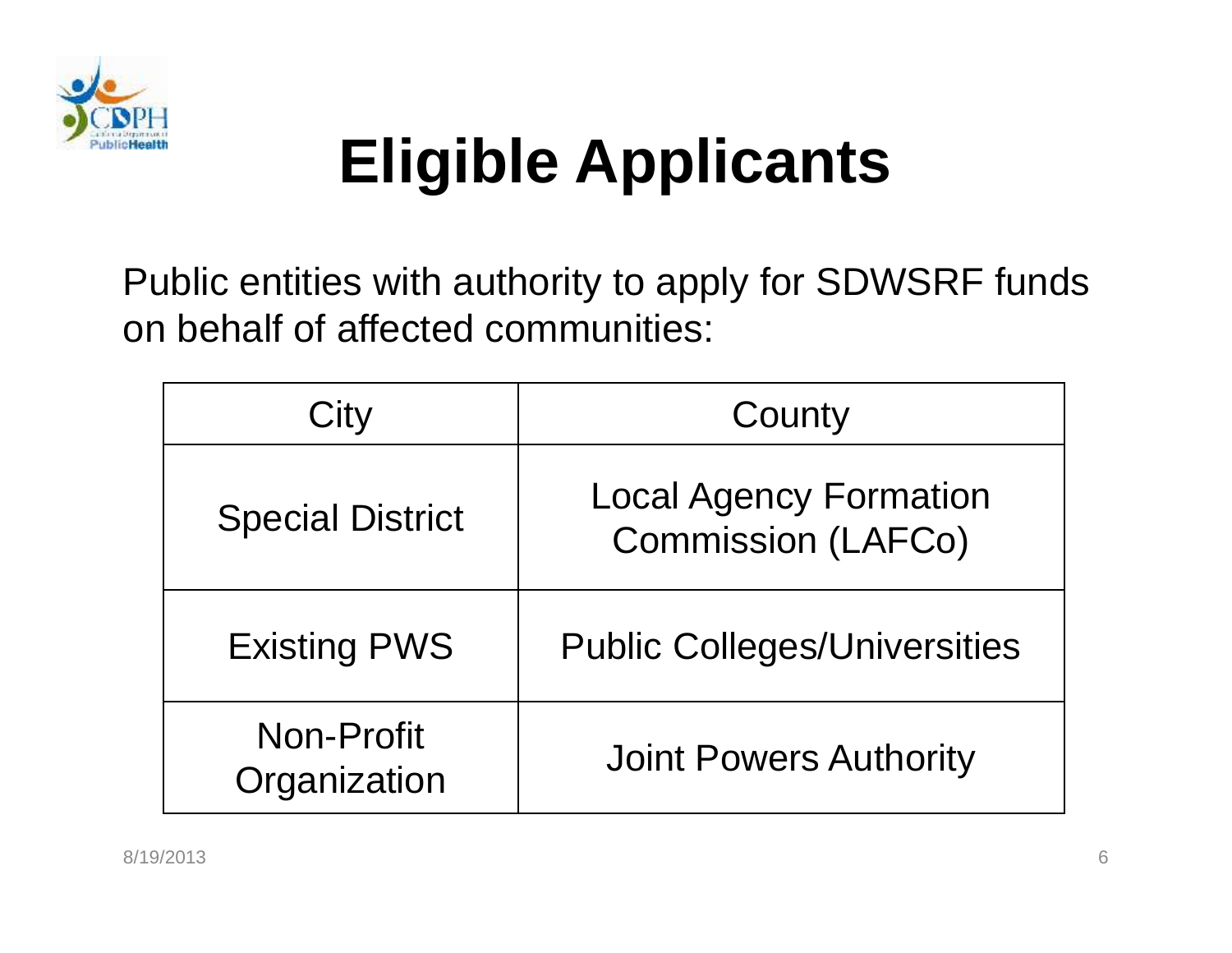

## **Grant Limitations**

- \$1.7 million available in this pilot solicitation
- Maximum grant amount per defined community per application is \$250,000
- A single applicant may submit separate applications for multiple distinct affected communities
- Cumulative funding for the same affected community will be limited to \$1,000,000
- Applicants may apply for multiple grants for assistance to an affected community over multiple years
- Receipt of funding in one year does not guarantee future Pre-Planning or SDWSRF funding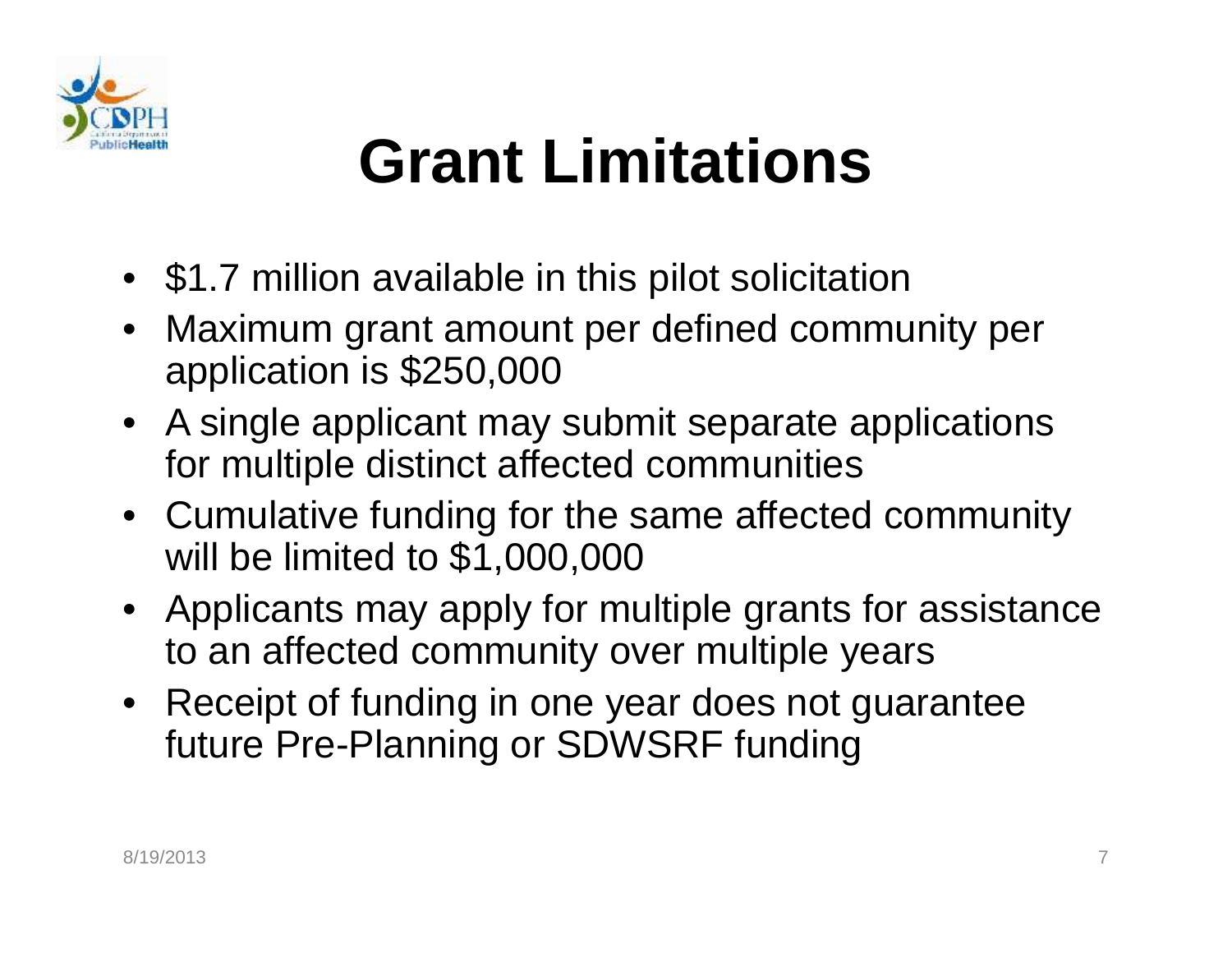

## **Eligible Components**

- Study to identify and evaluate options for forming a legal entity
- Identification of affected geographic area
- Public outreach
- LAFCo costs
- Legal services
- Work plan management/administration
- Limited water quality testing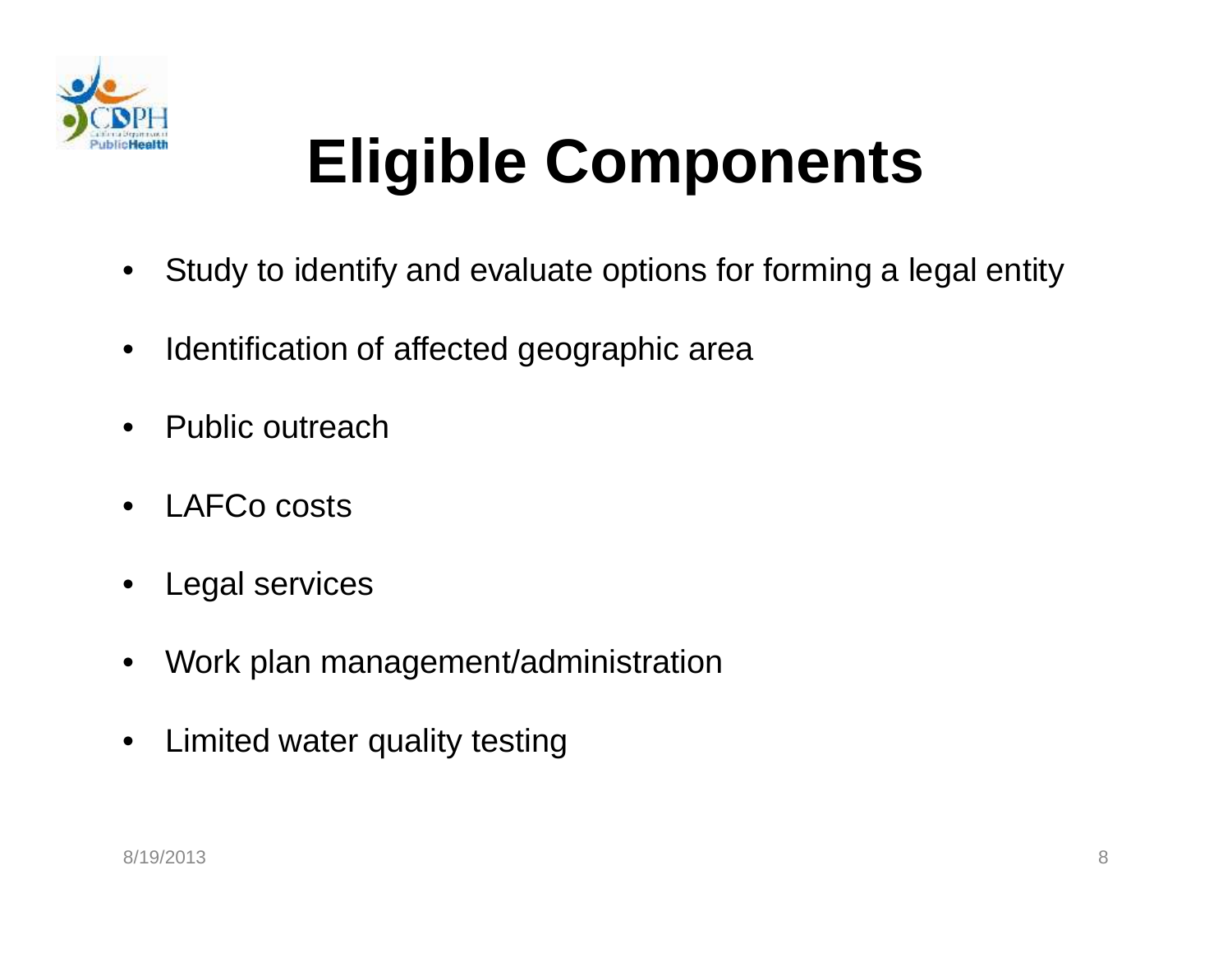

## **Ineligible Components**

- Preliminary/Final planning, design, and construction activities
- Operation and maintenance costs
- Purchased water
- Equipment
- Routine water quality sampling/monitoring
- Connection fees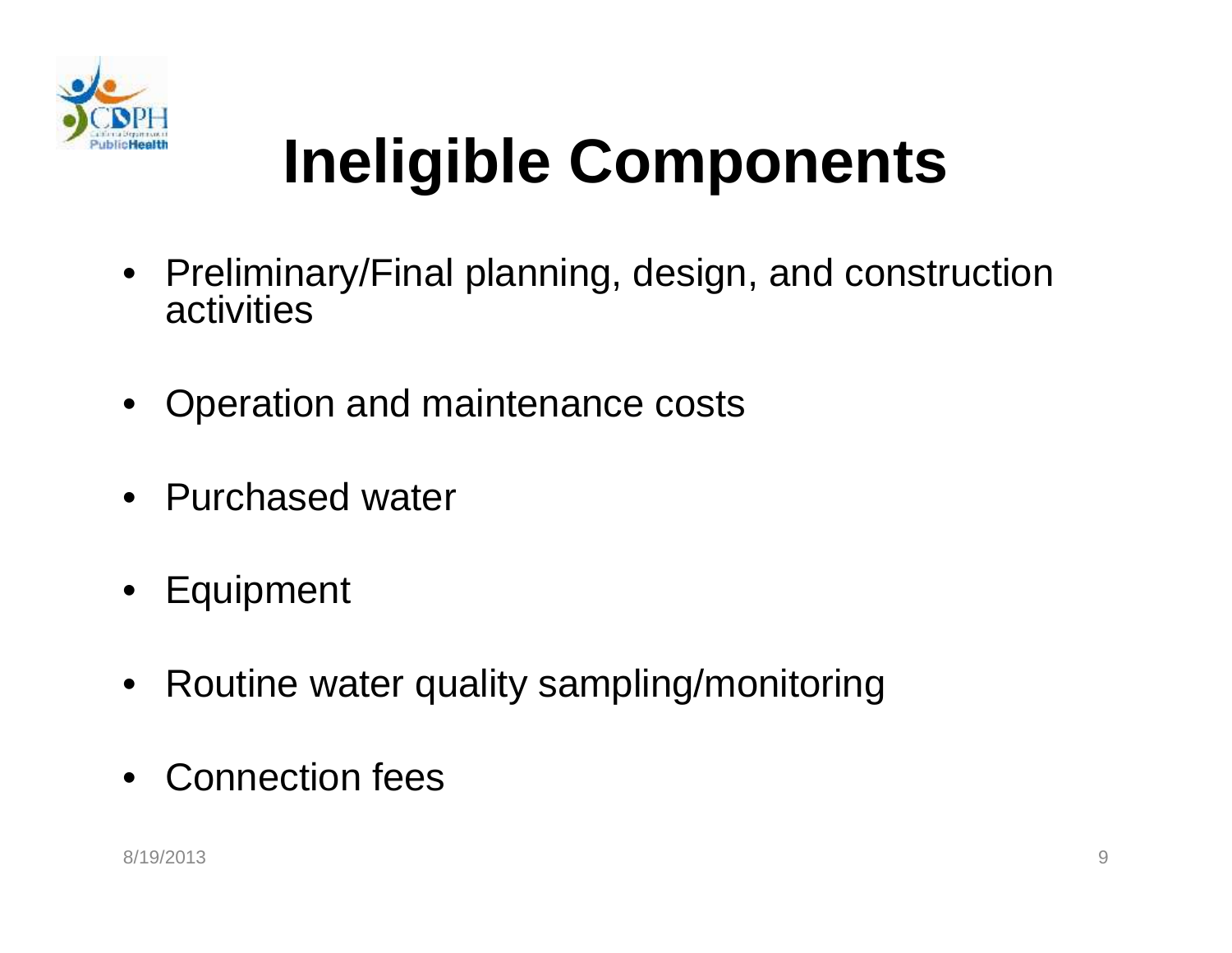

## **More Ineligible Components**

Pre-Planning projects do not include the following activities which are reimbursable through the SDWSRF program:

- In-depth analyses of solutions to the public health problem
- Engineering studies
- Hydrogeological reports
- Preliminary designs
- Preparation of plans and specifications
- Construction activities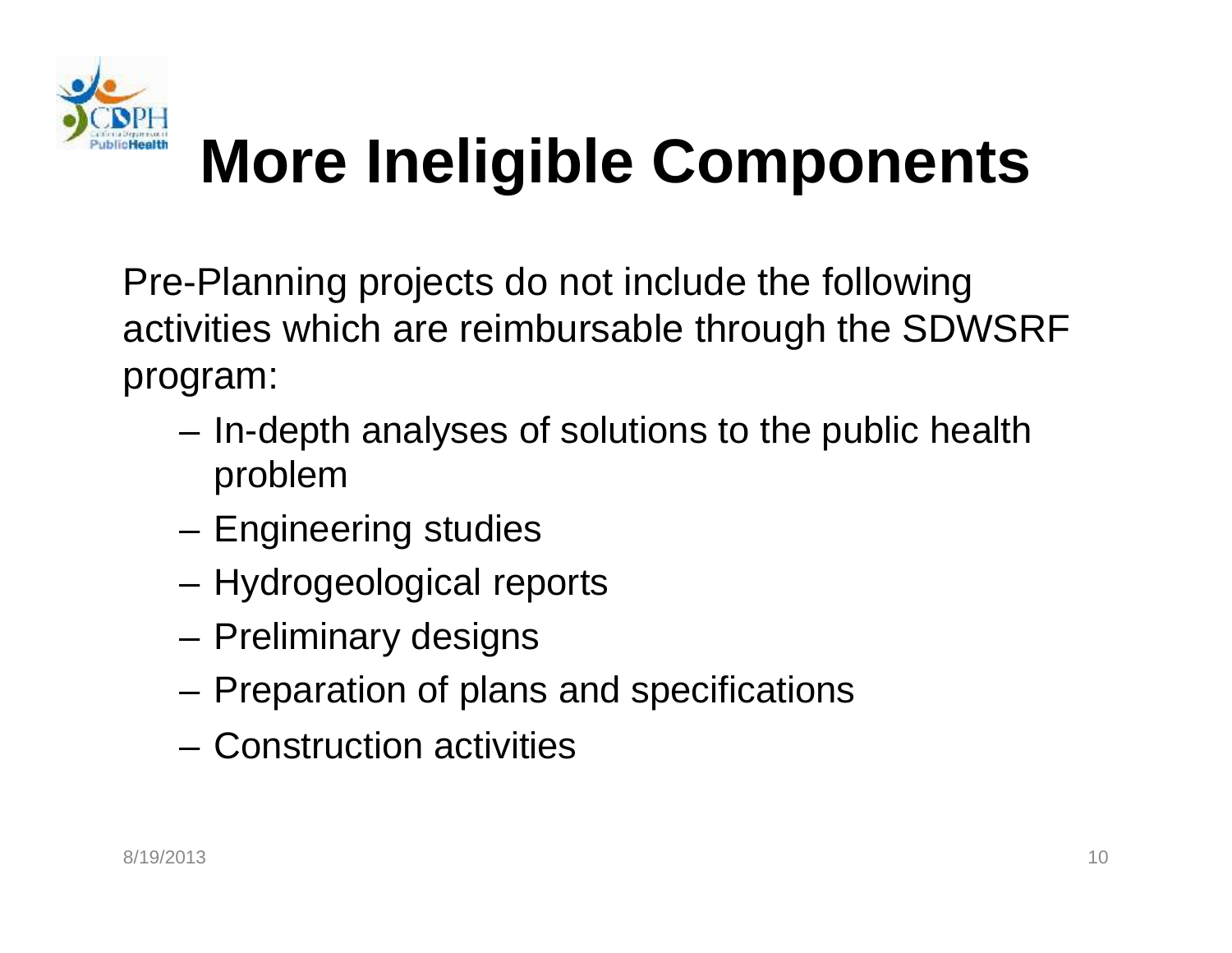

## **Application Highlights**

- Part A Work Plan
	- Identify water source
	- Document health problem
	- Project purpose/outcomes
	- Community support/public outreach
	- Staff and professional resources
	- Identification of proposed/appropriate legal entity
- Part B Task Outline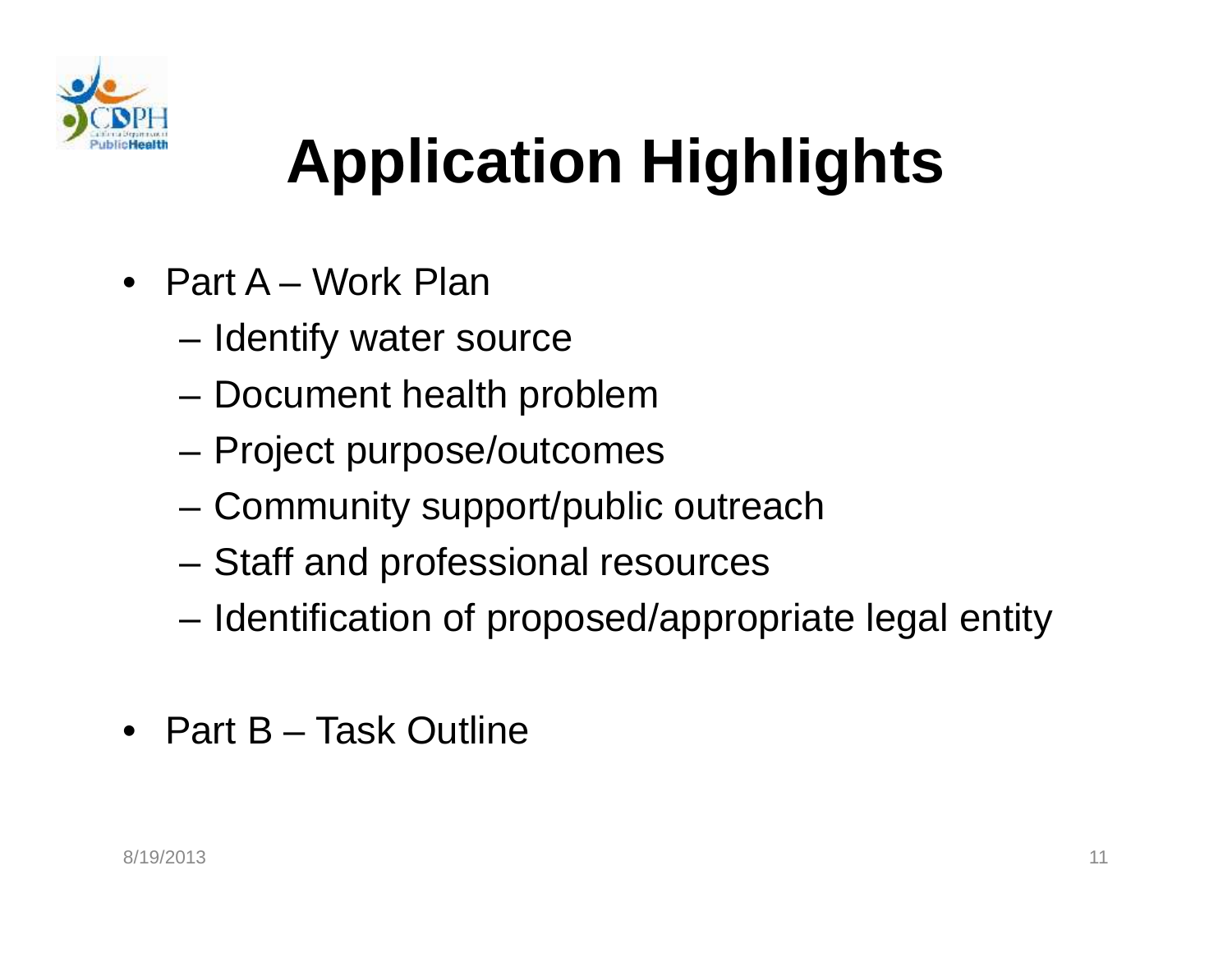

### **Public Health Risk Categories**

| Category | <b>Description</b>                                                            |
|----------|-------------------------------------------------------------------------------|
| A        | Documented waterborne disease outbreaks;<br>court orders for repair           |
| B        | Microbial contamination                                                       |
| C        | Unfiltered surface water;<br>wells with fecal contamination.                  |
|          | <b>Surface Water Treatment violations</b><br>including open reservoirs        |
| Е        | Water outages<br>(includes severe source-transmission deficit)                |
| F        | Nitrate - perchlorate contamination;<br>chronic Total Coliform Rule violation |
| ဒ        | Distributed water exceeds<br>chemical or radiological MCL                     |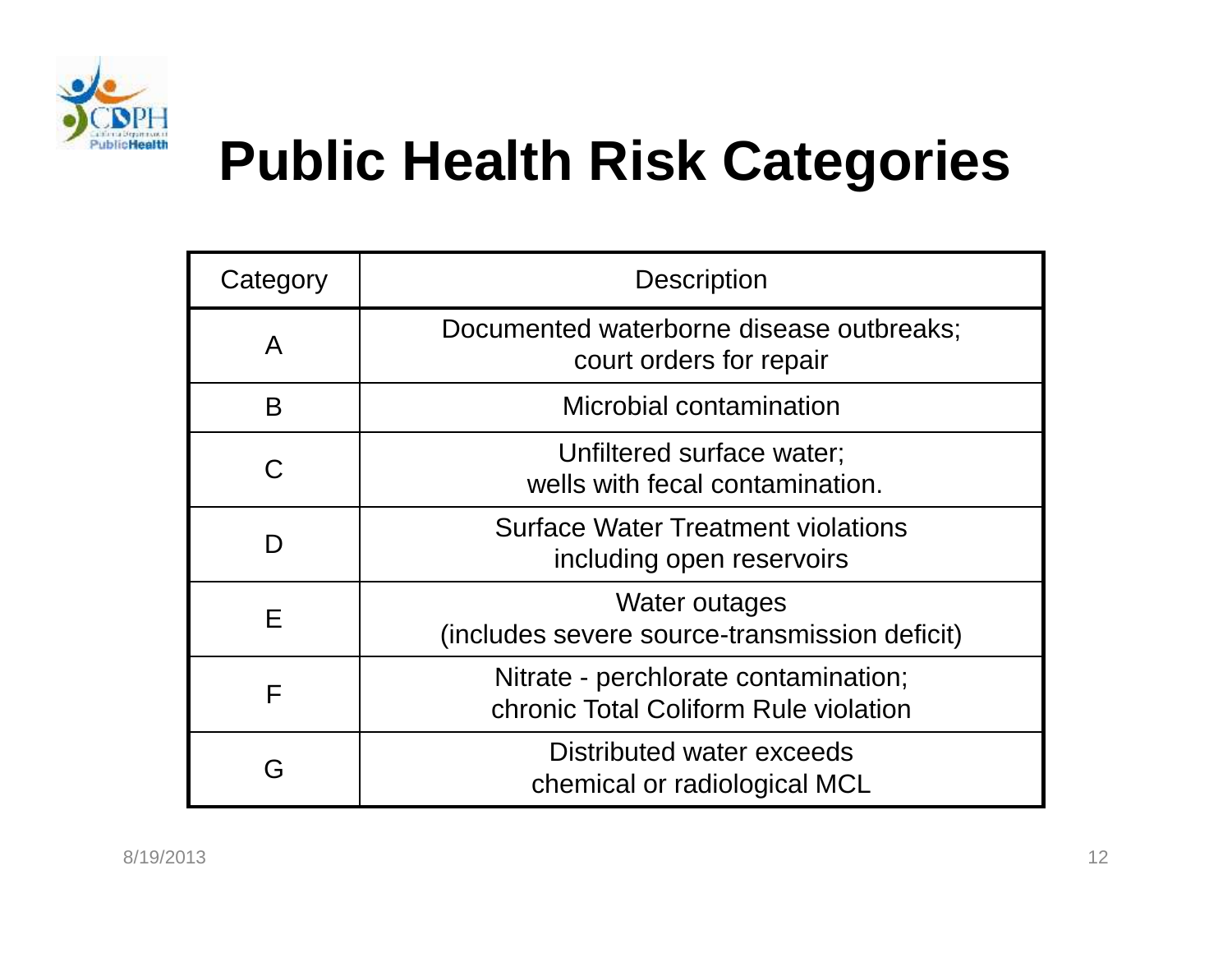

### **Public Health Risk Categories**

| Category | <b>Description</b>                                                                   |
|----------|--------------------------------------------------------------------------------------|
| Н        | Non-rigid covered reservoirs;<br>meters (for unmetered systems)                      |
|          | <b>Cryptosporidium Action Plan</b>                                                   |
| J        | Sewage threats                                                                       |
| K        | <b>Disinfection</b>                                                                  |
|          | Action level; future MCL; standby source;<br>chronic Iron/Manganese                  |
| M        | Other Waterworks Standards; Technical, Managerial or<br>Financial (TMF) deficiencies |
| N        | <b>Other Secondary Standards</b>                                                     |
|          | <b>Other deficiencies</b>                                                            |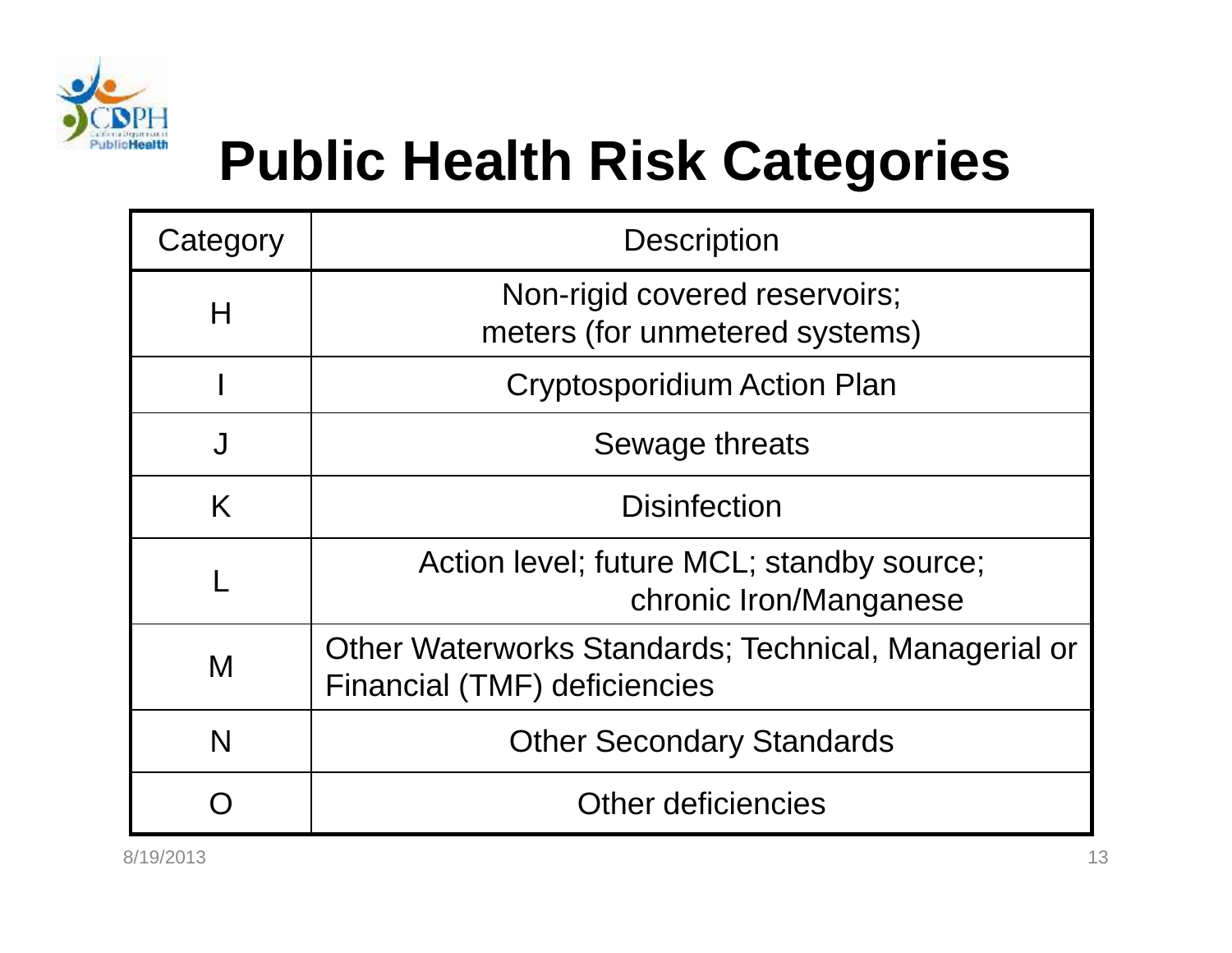

## **Application Ranking**

| <b>Ranking Criteria</b>        | <b>Total Possible Points</b> |
|--------------------------------|------------------------------|
| <b>Readiness to Proceed</b>    | 10                           |
| <b>Community Support</b>       | 15                           |
| <b>Work Plan Content</b>       | 35                           |
| <b>Cost and Qualifications</b> | 25                           |
| <b>Public Health Problem</b>   | 15                           |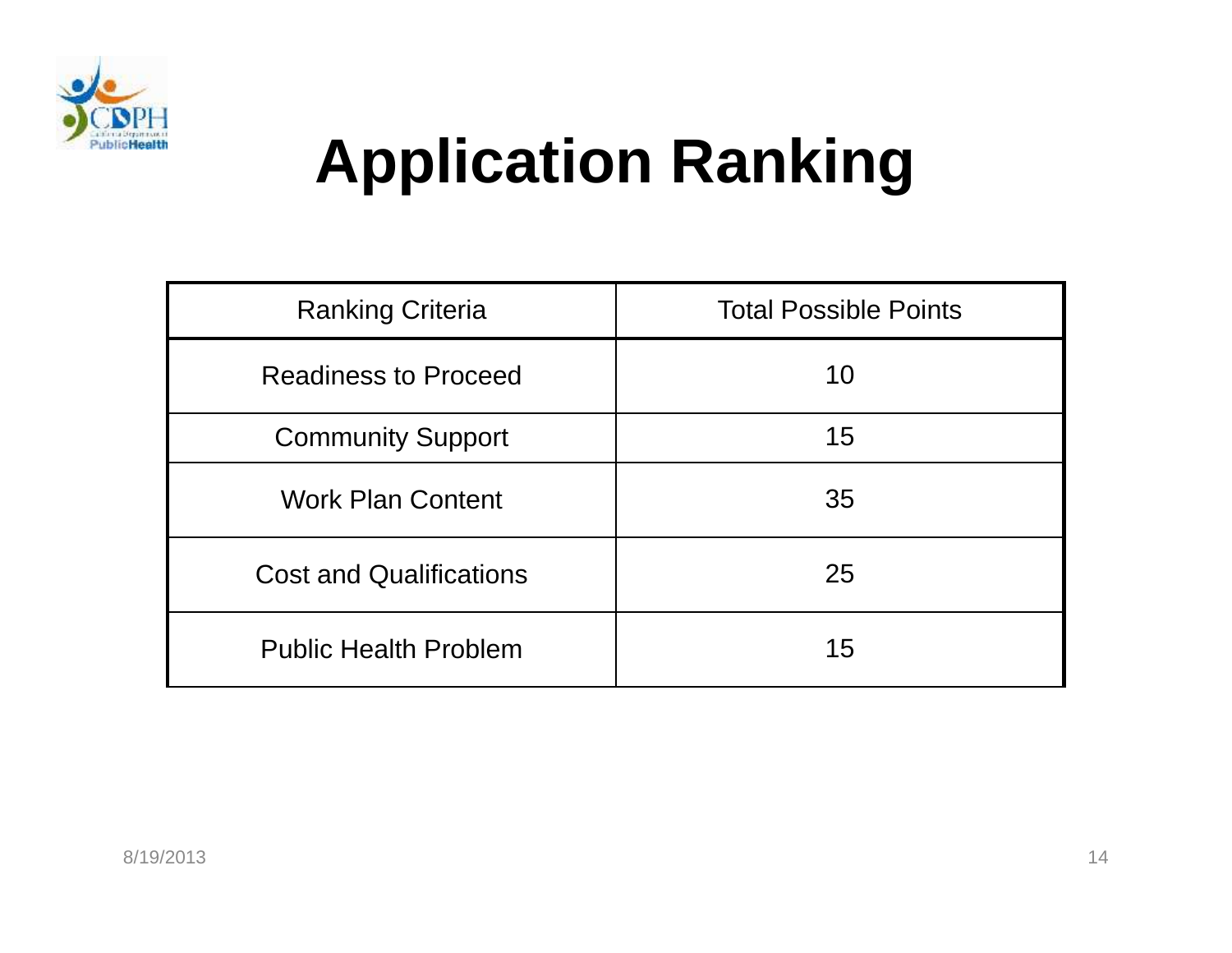

## **Application Award Process**

- Applications are due November 8, 2013
- CDPH will rank the applications and make notice of award approximately 30 days from posting the scores
- Work Plan activities should begin within 30 days from Funding agreement execution
- Only completed applications will be reviewed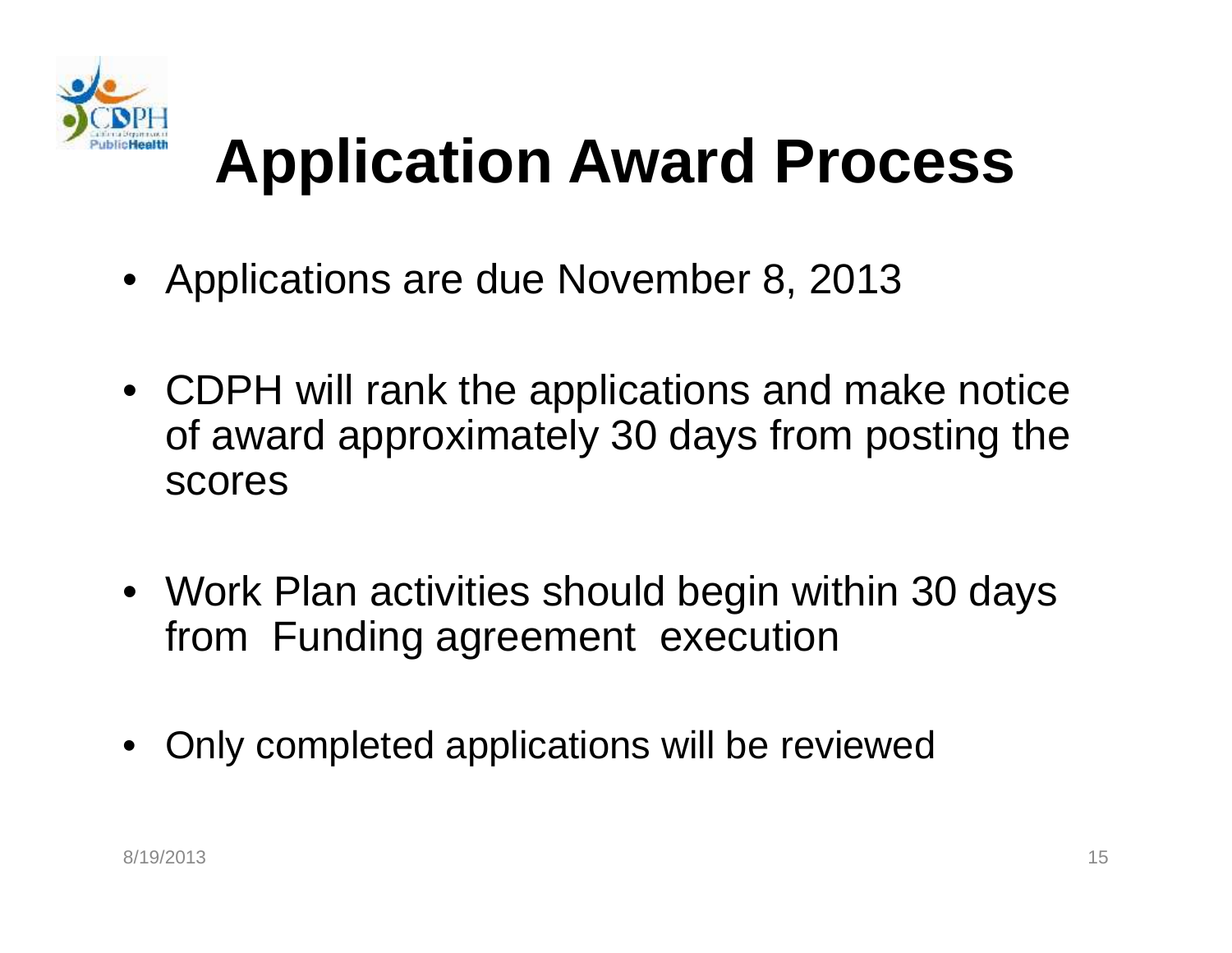

### **Questions?**

### http://www.cdph.ca.gov/services/funding/ Pages/Pre-Planning.aspx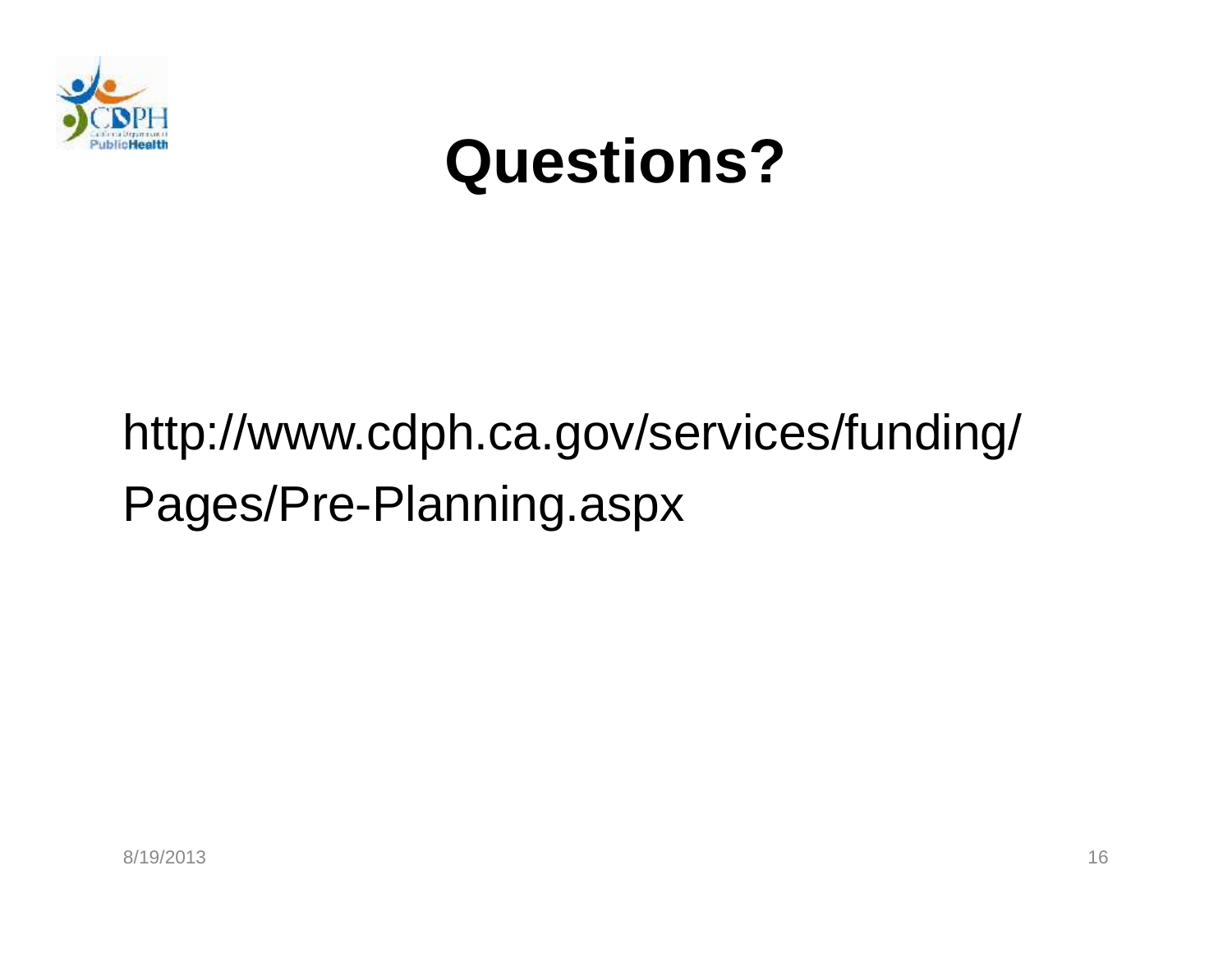

## **Application Submission**

#### Attn: Technical Support Unit P.O. Box 997377 Sacramento, CA 95899-7377

Kim.Dinh@cdph.ca.gov (916) 552-9127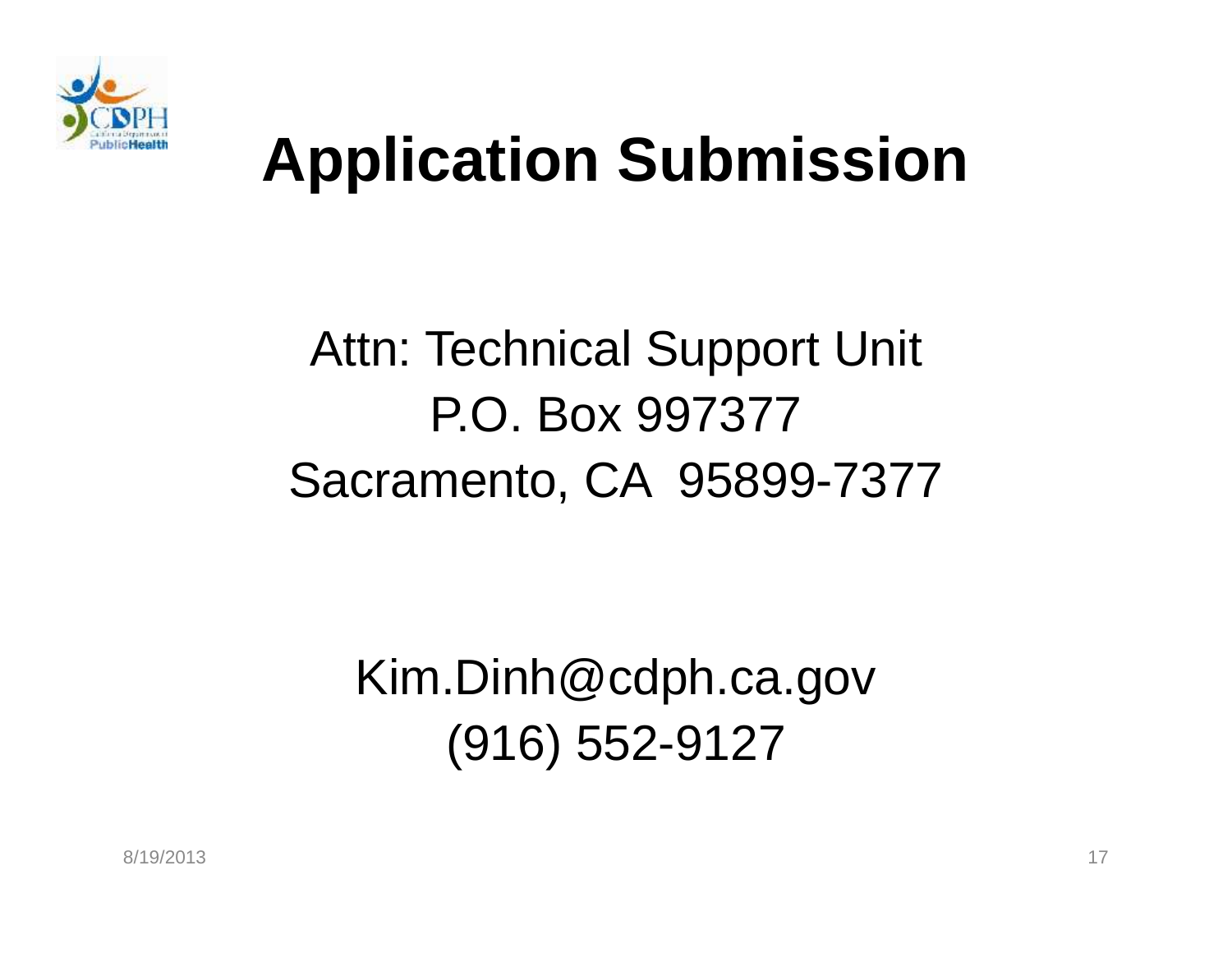

# **Region I**

Alpine, Butte, Colusa, Del Norte, El Dorado, Glenn, Humboldt, Lassen, Modoc, Nevada, Placer, Plumas, Sacramento, Shasta, Sierra, Siskiyou, Sutter, Tehama, Trinity, Yolo, Yuba

> Pete Stamas, (916) 552-9983 Pete.Stamas@cdph.ca.gov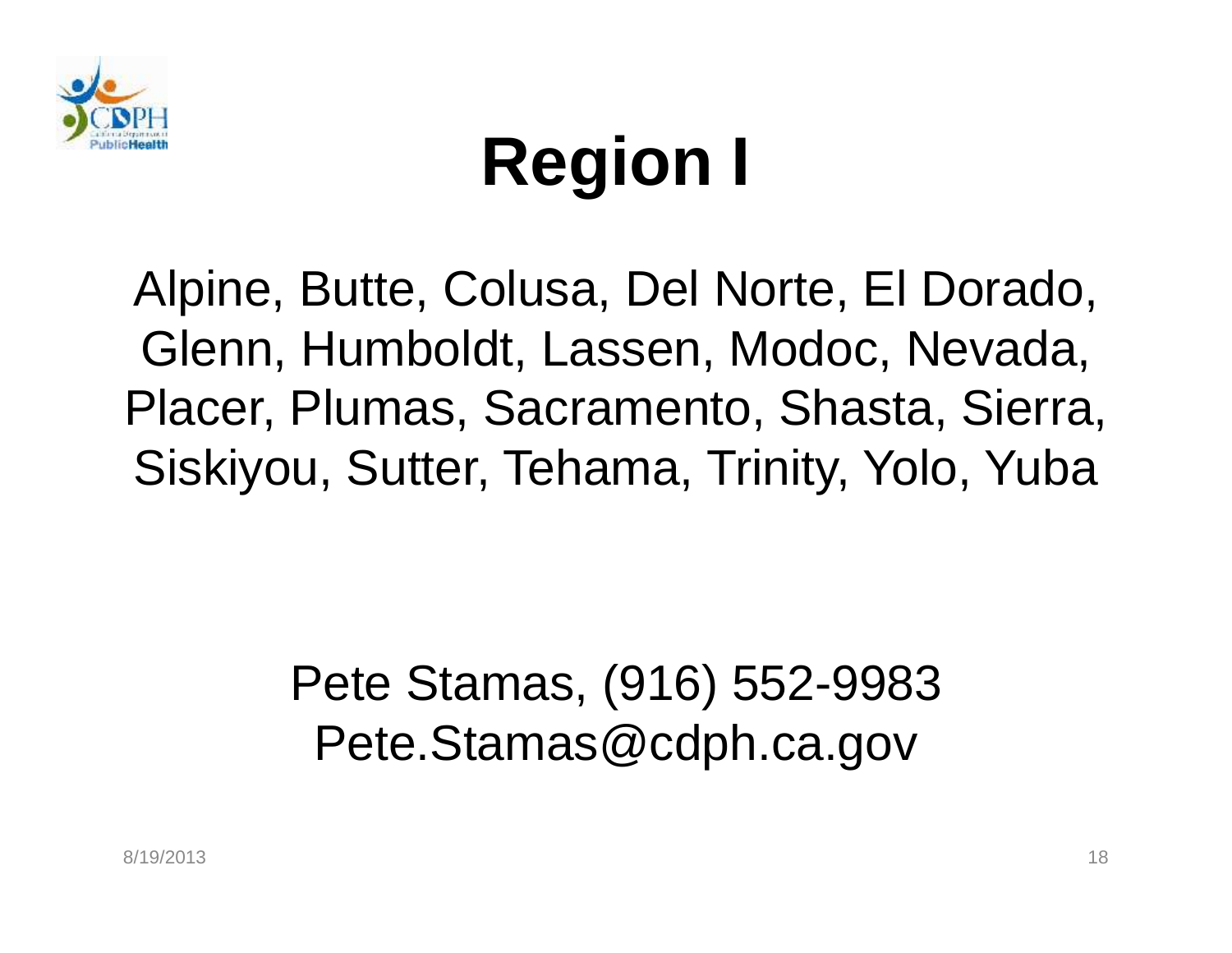

# **Region II**

Alameda, Contra Costa, Lake, Marin, Mendocino, Monterey, Napa, San Benito, San Francisco, San Mateo, Santa Clara, Santa Cruz, Solano, Sonoma

> Ryan Thissen, (510) 620-3465 Ryan.Thissen@cdph.ca.gov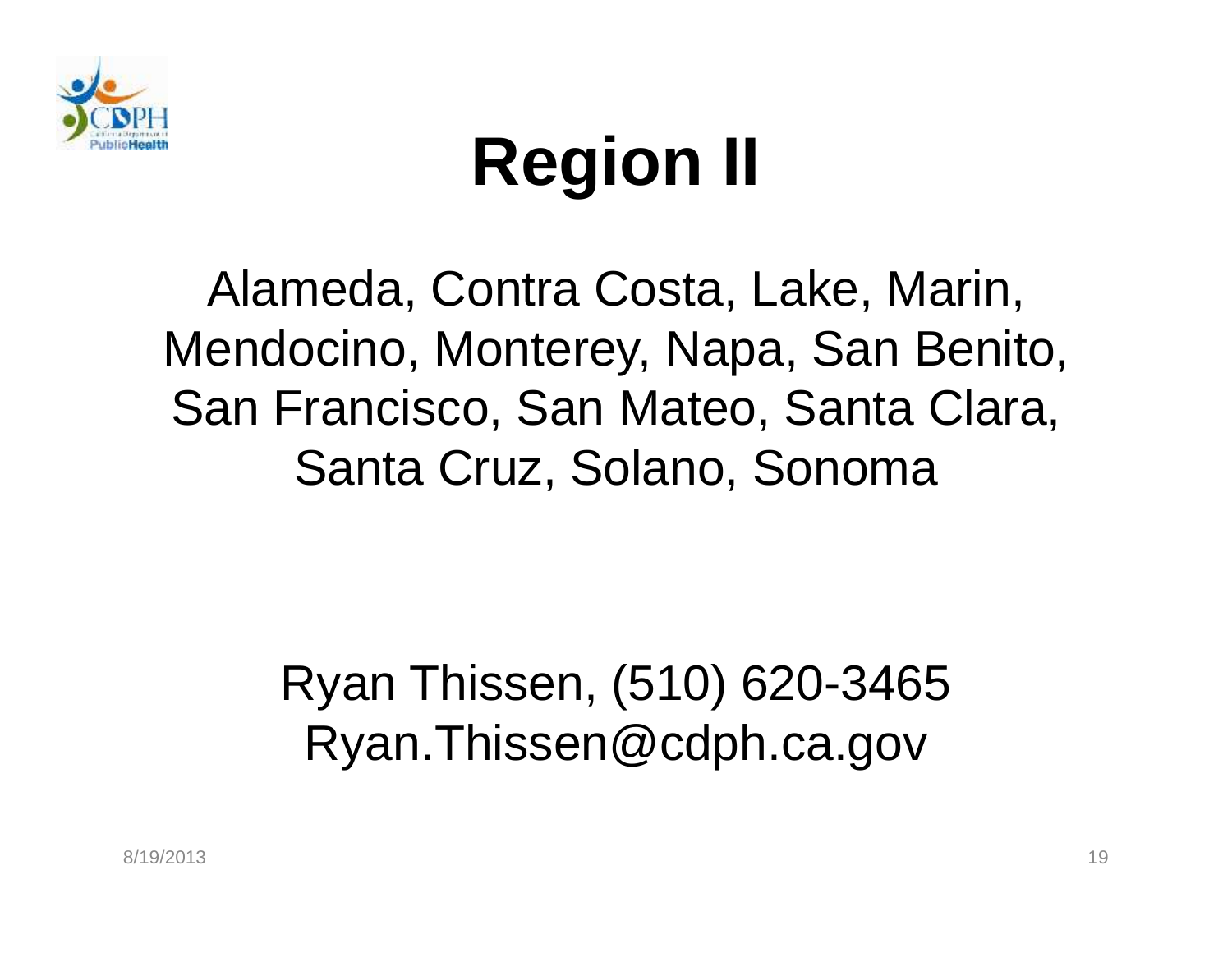

# **Region III**

#### Amador, Calaveras, Fresno, Kern, Kings, Madera, Mariposa, Merced, San Joaquin, Stanislaus, Tulare, Tuolumne

#### Joel Greathouse, (559) 447-3481 Joel.Greathouse@cdph.ca.gov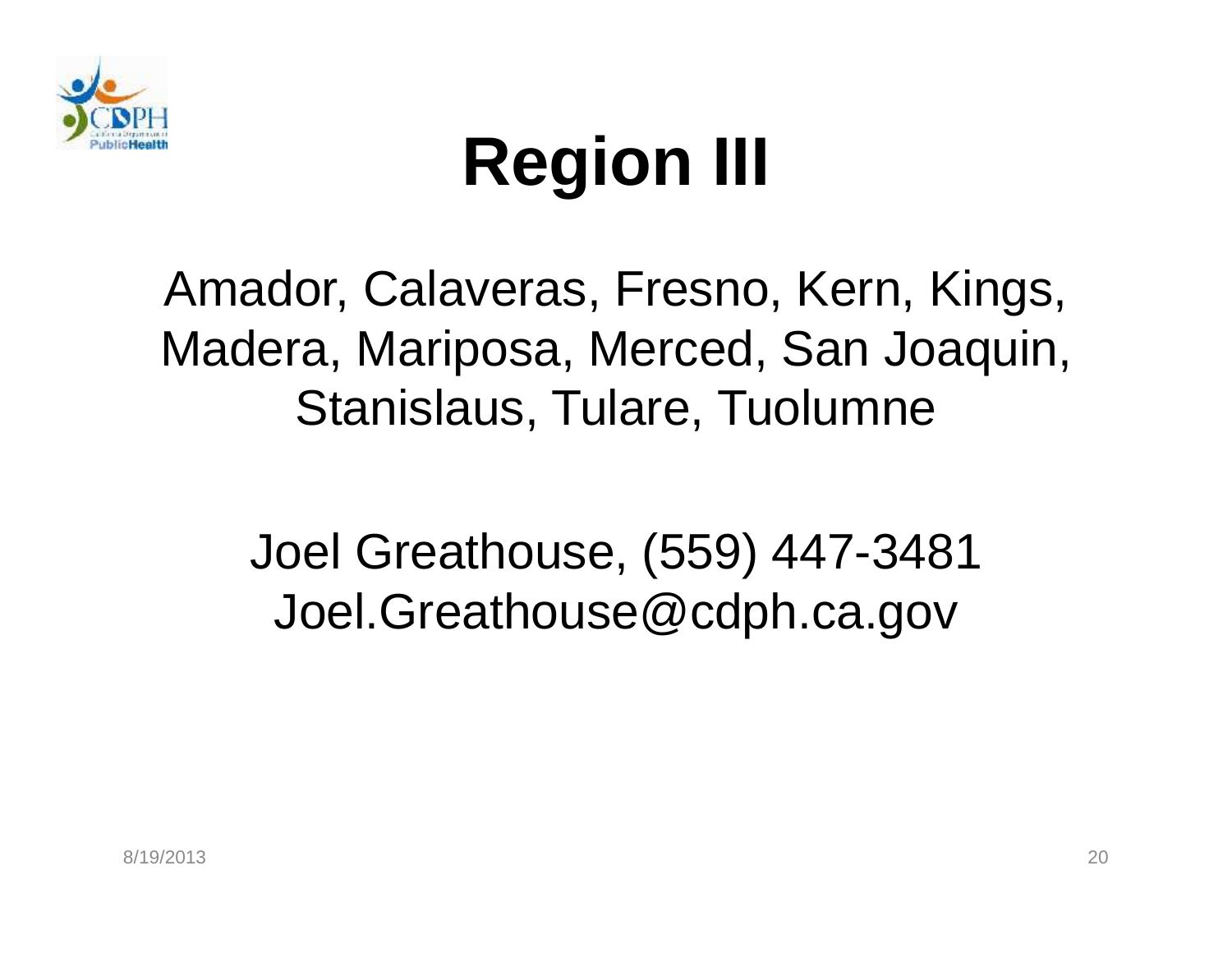

# **Region IV**

#### Los Angeles, San Luis Obispo, Santa Barbara, Ventura

#### Lawrence Sanchez, (818) 551-2017 Lawrence.Sanchez@cdph.ca.gov